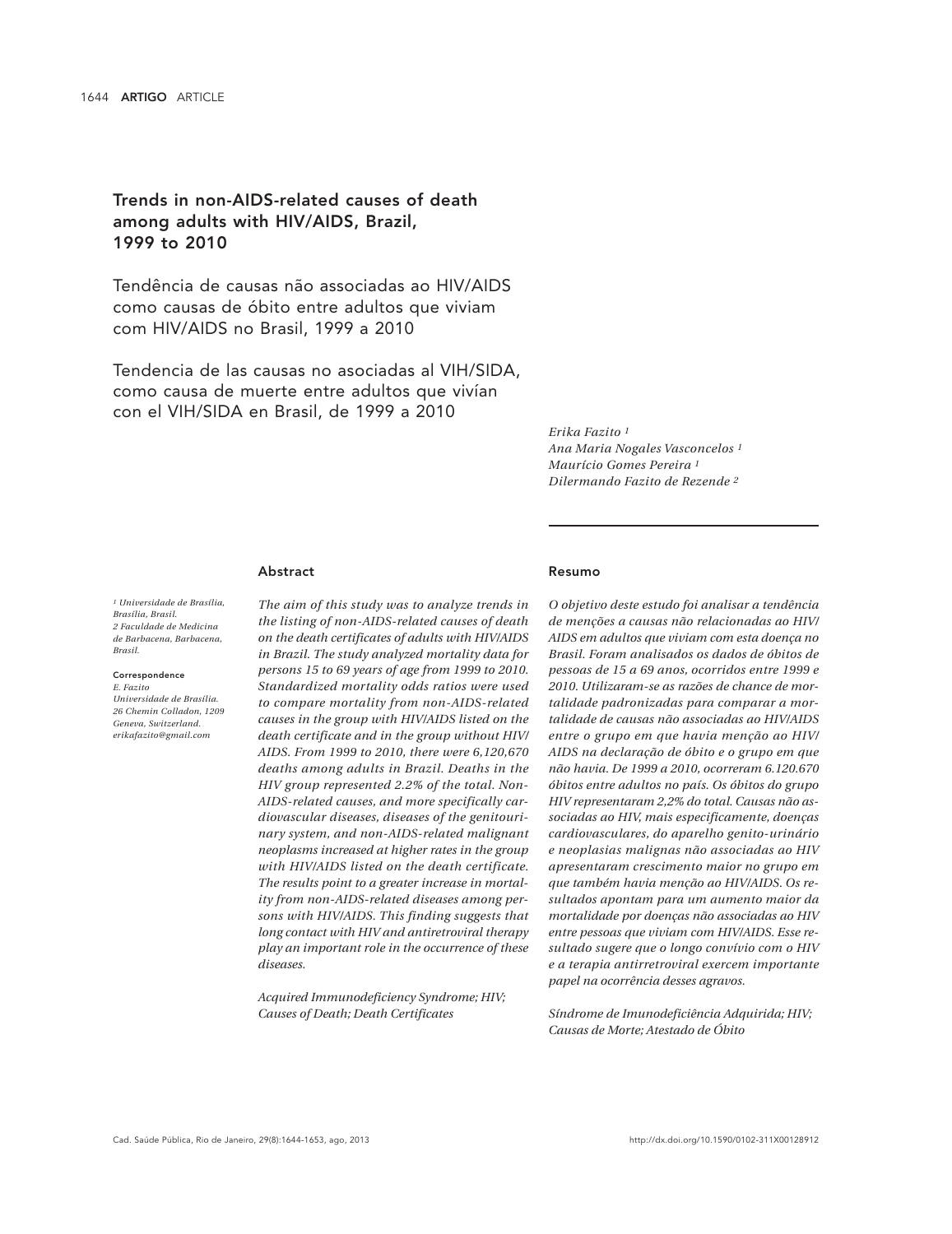### Introduction

AIDS mortality indicators in Brazil are monitored by the Ministry of Health through deaths notified to the Mortality Information System (SIM). These indicators are calculated based on the number of deaths with the underlying case coded as HIV/ AIDS (codes B20 to B24 in the International Classification of Diseases, 10th Revision – ICD-10).

According to the Ministry of Health, from 1980 to 2010 there were 241,469 deaths from AIDS in Brazil 1. The AIDS mortality trend in the country increased until 1996, when it reached 9.6/100,000 inhabitants. Starting that year, the mortality rate declined and then stabilized around some 6/100,000 inhabitants.

At the beginning of the AIDS epidemic, the most frequently recorded causes of death on the death certificate (DC) in persons with HIV/AIDS were opportunistic infectious diseases such as: tuberculosis; candidiasis and other mycoses; toxoplasmosis; pneumonia and other diseases of the respiratory system 2; and HIV-related neoplasms.

Since Brazil adopted a policy of universal and free access to antiretroviral drugs in the public healthcare system in 1996, there were changes in the morbidity and mortality profile from AIDS in the country. There was a sharp drop in mortality from AIDS in Brazil, along with an increase in survival, allowing persons infected with HIV to live longer with the virus.

The effects related to the longer co-habitation with the virus and with its co-morbidities along with the adverse effects of antiretroviral therapy made the condition of living with HIV acquire similar characteristics to those of other chronic and degenerative diseases 3. In addition to the traditional causes, cardiovascular diseases, liver diseases, diabetes mellitus, viral hepatitis, and acute and chronic renal diseases began to be recorded more frequently on death certificates of persons with HIV/AIDS 4.

Thus, the analysis of AIDS mortality based only on the underlying cause of death presents limitations. The analysis of underlying cause fails to consider other conditions that contribute directly or indirectly to death and that could help understanding the morbidity profile in AIDS mortality in the country.

This study aimed to analyze mortality trends due to causes usually considered unrelated to HIV/AIDS in deaths among adults from 1999 to 2010. The study compared deaths in which HIV/ AIDS was listed on the DC (the HIV group) and deaths with no mention of HIV/AIDS (the non-HIV group). The data were analyzed with the multiple causes of death approach. That is, in ad-

dition to the underlying cause of death, defined as the cause that started the chain of events that culminated in death, the study analyzed the related causes, defined as the antecedent causes listed in part I of the death certificate, and the causes that contributed to death but were not directly associated with the underlying cause, listed in part II of the death certificate.

# Methods

This was a descriptive trend study analyzing data on deaths notified to the SIM, with a case-control design.

The study analyzed data on deaths in Brazil among individuals 15-69 years of age from 1999 to 2010, notified to the SIM. The decision was made to analyze individuals 15-69 years of age for the following reasons: (i) this age bracket includes nearly 100% of deaths from HIV/AIDS in adults in Brazil and (ii) in individuals 70 years and older the mortality rate from HIV/AIDS decrease considerably when compared to other age groups (unpublished data).

Non-nominal individual data on deaths recorded in the SIM can be accessed on the website of the Information Technology Department of the Unified National Health System (http:// www.datasus.gov.br).

The variables age (15-29, 30-39, 40-49, 50- 59, and 60-69 years), gender (male or female), group (HIV or non-HIV), year of death (as a continuous and categorical variable), region of residence, race/color (white or other), place of death (health service versus other), and multiple causes of death (underlying and related causes) were accessed during the analysis.

The analysis aimed to compare trends in listed non-AIDS-related causes of death in the HIV group, consisting of death certificates that mentioned HIV/AIDS in any of the sections (codes B20 to B24, F02.4, R75, Z11.4, Z20.6, Z21, and Z71.7 from the ICD-10) 5 and the non-HIV group, consisting of all other deaths.

The study began by describing the deaths that occurred during the period and verifying the factors associated with listing of HIV/AIDS on the DC through logistic regression, with the group (HIV or non-HIV) as the dependent variable and the following independent variables: gender, age, year of death, region of residence, place of death, and race/color.

The study then analyzed the trends in non-AIDS-related causes. Five analyses were performed in which the dependent variables were defined according to the presence or absence of the following on any line in the DC: (i) cardiovas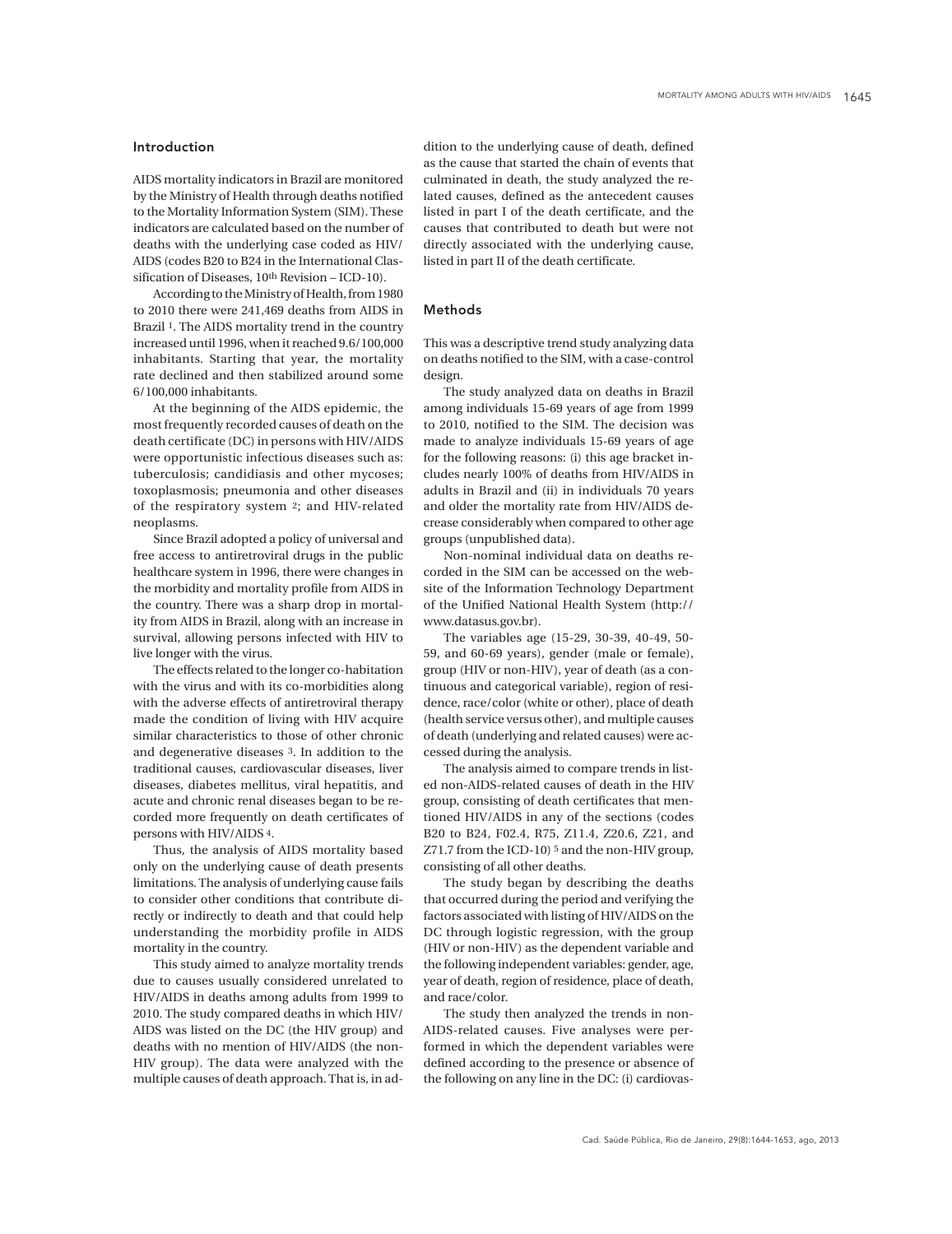cular diseases (I00 to I99, except I46); (ii) diabetes mellitus (E10 to E14), (iii) diseases of the genitourinary system (N00 to N29); (iv) non-AIDSrelated malignant neoplasms (C00 to C80, except sarcoma of Kaposi and malignant neoplasm of uterine cervix); and (v) the set of non-AIDS-related causes, defined as non-AIDS-related malignant neoplasms (C00 to C80, except sarcoma of Kaposi – C46 and malignant neoplasm of cervix uteri – C53), diabetes mellitus (E10 to E14), cardiovascular diseases (I00 to I99, except I46), diseases of the digestive system (K00 to K93), diseases of the genitourinary system (N00 to N99), and external causes (S00 to Y98).

For each condition, the study described factors associated with its listing on the DC, according to group (HIV versus non-HIV), using logistic regressions in which the dependent variable was the presence or absence of the condition and the independent variables were year of death, gender, age bracket, and region of residence.

Finally, the study compared the time trends for non-AIDS-related diseases between the HIV and non-HIV groups, using the standardized mortality odds ratios (SMOR) 6. This statistic is used to compare mortality between two groups when the data for the denominator are not available to calculate the mortality rate 4,7,8. To use the SMOR, the mortality data should be analyzed as if they were data from a case-control study. Therefore, the current study was structured as follows: (i) cases were defined as deaths with the target cause mentioned; (ii) controls were defined as deaths with no mention of the target cause; (iii) the exposed were defined as deaths listing HIV/ AIDS on the DC (HIV group); and (iv) the unexposed were defined as those not listing HIV/AIDS on the DC (non-HIV group).

To calculate the SMOR, logistic regression models were adjusted 9 in which the dependent variable was defined as the presence or absence of listing of the target cause of death on the DC. The selected covariables were year of death, gender, age bracket, and region of residence. The difference between the time trends in causes of death between the exposed and unexposed was tested by adding an interaction term to the logistic regression equation, consisting of the year of death and the group (HIV or non-HIV).

The analysis used SPSS 16 for Windows (SPSS Inc., Chicago, USA).

# Results

From 1999 to 2010, there were 6,120,670 deaths among individuals 15-69 years of age in Brazil. The majority occurred in men, in individuals 6069 years of age, and in residents of the Southeast region. The HIV group totaled 136,908 deaths, i.e., a mean of 11,400 deaths per year among persons with HIV/AIDS and representing 2.2% of all deaths in the same period. Deaths in the HIV group as compared to the non-HIV group showed 11.6 times higher odds of occurring in healthcare establishments, 10% higher odds of occurring in males, 80% higher odds of occurring in residents of the South as compared to the North of Brazil, and 10% higher odds of occurring in non-white individuals. Mean age at death was 39 years in the HIV group and 49 years in the non-HIV group (Table 1).

In the HIV group, "non-AIDS-related causes" were listed in 16.6% of the deaths in 1999. This proportion increased to 28.9% in 2010. In the non-HIV group, this indicator varied from 76.4% to 83.2% in the same period. After adjusting for age, gender, and region of residence, the mean annual increase in non-AIDS-related causes in the HIV group was 3.9% (95%CI: 3.5-4.3; p < 0.001) and 4.3% in the non-HIV group (95%CI: 4.3-4.4;  $p < 0.001$ ). The interaction term was significant (SMOR = 1.011; 95%CI: 1.01-1.02) in the model, showing that the trends in the mortality curves for non-AIDS-related causes were different between the two groups  $(p = 0.001)$  and that the increase was greater in the HIV group.

Among non-AIDS-related causes, cardiovascular diseases showed a greater increase in the HIV group compared to the non-HIV group. Listing of cardiovascular diseases increased from 4.3% in 1999 to 8.1% in 2010, with an adjusted mean increase of 3.8% per year (95%CI: 3.2- 4.5;  $p < 0.001$ ) in the HIV group. In the non-HIV group, an increase of 0.4% per year was observed (95%CI: 0.4-0.5;  $p < 0.001$ ) and the indicator increased from 33.5% in 1999 to 35% in 2010. The interaction term was significant (SMOR = 1.020; 95%CI: 1.01-1.03) in the model, showing that the trends in mortality curves from cardiovascular diseases were different between the two groups  $(p = 0.001)$  and that the increase was greater in the HIV group. The odds ratio for listing cardiovascular diseases on the DC in 2010 compared to 1999 was 1.0 (95%CI: 1.0-1.1) for the non-HIV group and 1.7 (95%CI: 1.5-1.9) for the HIV group (Figure 1).

In the HIV group, diseases of the genitourinary system were listed in 4.2% of the deaths in 1999, increasing to 9.8% in 2010. In the non-HIV group this proportion increased from 5.2% to 8.7% in the same period. After adjusting for age, gender, and region of residence, the mean annual increase in diseases of the genitourinary system in the non-HIV group was 4.2% (95%CI: 4.1-4.3; p < 0.001) and 5.7% in the HIV group (95%CI: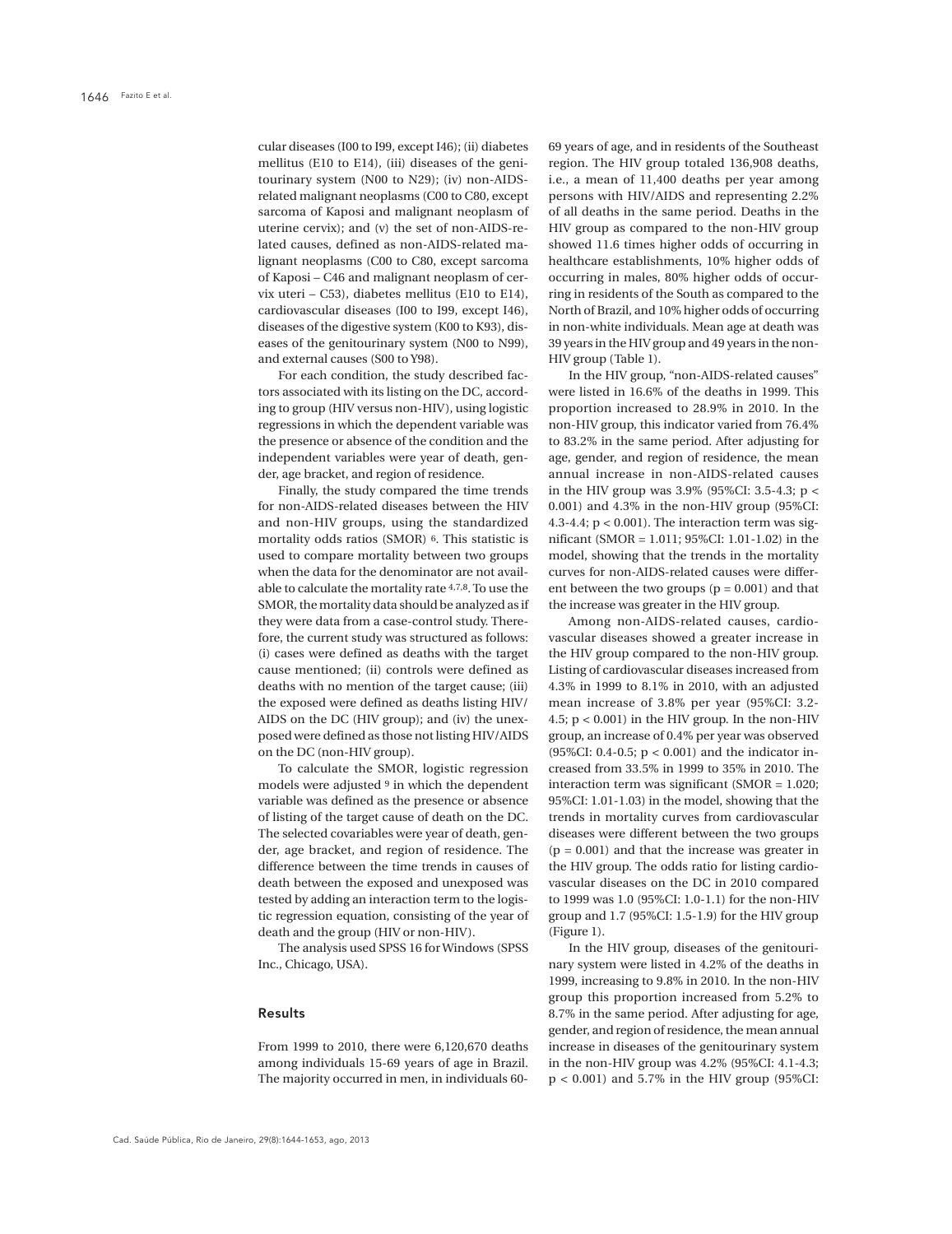# Table 1

Distribution of characteristics and factors associated with listing of HIV/AIDS on the death certificate in individuals 15-69 years of age in Brazil, 1999-2010, by group.

| Variables/Categories     | Group        |      |                 |     | Total     | <b>Adjusted OR</b> |
|--------------------------|--------------|------|-----------------|-----|-----------|--------------------|
|                          | Non-HIV/AIDS |      | <b>HIV/AIDS</b> |     |           | (95%CI)            |
|                          | n            | %    | n               | %   |           |                    |
| Age bracket (years)      |              |      |                 |     |           |                    |
| 15-29                    | 855,435      | 97.4 | 23,261          | 2.6 | 878,696   | 1.0                |
| 30-39                    | 677,324      | 93.0 | 50,954          | 7.0 | 728,278   | $2.4(2.4-2.5)$     |
| 40-49                    | 1,033,840    | 96.3 | 40,013          | 3.7 | 1,073,853 | $1.1(1.1-1.1)$     |
| 50-59                    | 1,464,614    | 98.9 | 16,941          | 1.1 | 1,481,555 | $0.3(0.3-0.3)$     |
| 60-69                    | 1,952,549    | 99.7 | 5,739           | 0.3 | 1,958,288 | $0.1(0.1-0.1)$     |
| Gender                   |              |      |                 |     |           |                    |
| Female                   | 3,933,659    | 97.7 | 92,813          | 2.3 | 4,026,472 | 1.0                |
| Male                     | 2,050,103    | 97.9 | 44,095          | 2.1 | 2,094,198 | $1.1(1.1-1.1)$     |
| Region of residence      |              |      |                 |     |           |                    |
| North                    | 330,029      | 98.0 | 6,664           | 2.0 | 336,693   | 1.0                |
| Northeast                | 1,417,323    | 98.7 | 18,467          | 1.3 | 1,435,790 | $0.7(0.7-0.7)$     |
| Southeast                | 2,891,979    | 97.4 | 75,709          | 2.6 | 2,967,688 | $1.3(1.3-1.3)$     |
| South                    | 941,146      | 97.1 | 28,536          | 2.9 | 969,682   | $1.8(1.8-1.9)$     |
| Central-West             | 403,285      | 98.2 | 7,532           | 1.8 | 410,817   | $0.9(0.9-0.9)$     |
| Year of death            |              |      |                 |     |           |                    |
| 1999                     | 468,670      | 97.9 | 10,236          | 2.1 | 478,906   | 1.0                |
| 2000                     | 472,186      | 97.8 | 10,584          | 2.2 | 482,770   | $1.0(1.0-1.0)$     |
| 2001                     | 478,038      | 97.8 | 10,806          | 2.2 | 488,844   | $1.0(1.0-1.1)$     |
| 2002                     | 485,107      | 97.8 | 10,973          | 2.2 | 496,080   | $1.0(1.0-1.1)$     |
| 2003                     | 489,964      | 97.8 | 11,220          | 2.2 | 501,184   | $1.1(1.0-1.1)$     |
| 2004                     | 501,015      | 97.9 | 11,006          | 2.1 | 512,021   | $1.0(1.0-1.1)$     |
| 2005                     | 491,990      | 97.8 | 11,064          | 2.2 | 503,054   | $1.1(1.1-1.1)$     |
| 2006                     | 499,607      | 97.8 | 11,453          | 2.2 | 511,060   | $1.1(1.1-1.1)$     |
| 2007                     | 506,312      | 97.7 | 11,790          | 2.3 | 518,102   | $1.1(1.1-1.2)$     |
| 2008                     | 521,080      | 97.7 | 12,302          | 2.3 | 533,382   | $1.2(1.1-1.2)$     |
| 2009                     | 529,437      | 97.6 | 12,742          | 2.4 | 542,179   | $1.2(1.1-1.2)$     |
| 2010                     | 540,356      | 97.7 | 12,732          | 2.3 | 553,088   | $1.2(1.2-1.2)$     |
| Race/Color               |              |      |                 |     |           |                    |
| White                    | 2,903,946    | 97.7 | 68,995          | 2.3 | 2,972,941 | 1.0                |
| Other                    | 2,483,904    | 97.8 | 56,495          | 2.2 | 2,540,399 | $1.1(1.0-1.1)$     |
| Place of death           |              |      |                 |     |           |                    |
| Other                    | 1,929,660    | 99.6 | 7,011           | 0.4 | 1,936,671 | 1.0                |
| Healthcare establishment | 3,995,040    | 96.9 | 129,432         | 3.1 | 4,124,472 | 11.6 (11.3-11.9)   |

95%CI: 95% confidence interval; OR: odds ratio.

5.0-6.3;  $p < 0.001$ ). The interaction term was significant (SMOR = 1.009; 95%CI: 1.003-1.015) in the model, showing that trends in the mortality curves from diseases of the genitourinary system were different between the two groups  $(p = 0.005)$ and that the increase was greater in the HIV group. The OR for listing of diseases of the genitourinary system on the DC in 2010 compared to 1999 was 1.7 (95%CI: 1.7-1.8) in the non-HIV group and

2.3 (95%CI: 2.0-2.5) in the HIV group (Figure 2). The distribution of diseases of the genitourinary system was similar in the two groups, with some 75% of the listings due to renal failure (ICD-10: N17 to N19).

In the HIV group, non-AIDS-related malignant neoplasms were listed in 1.7% of the deaths in 1999, increasing to 4.1% in 2010. In the non-HIV group this indicator increased from 13.7% to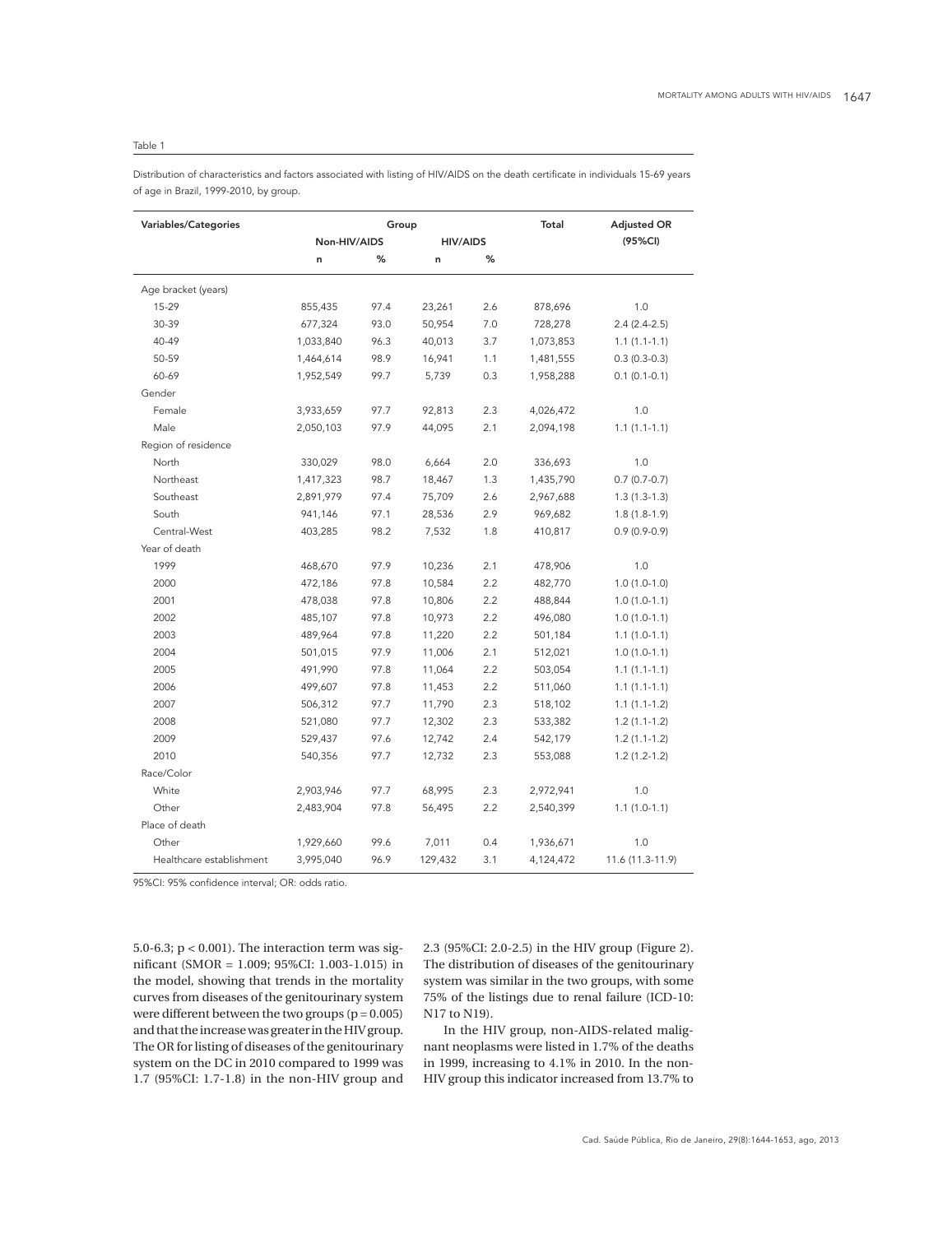#### Figure 1





17.1% during the same period. After adjusting for age, gender, and region of residence, the mean annual increase in non-AIDS-related neoplasms was 5.0% in the HIV group (95%CI: 4.1-6.1; p < 0.001) and 0.5% in the non-HIV group (95%CI: 2.4-2.6;  $p < 0.001$ ). The interaction term was significant (SMOR = 1.021; 95%CI: 1.01-1.03) in the model, showing that trends in the mortality curves from non-AIDS-related neoplasms were different between the two groups  $(p = 0.001)$  and that the increase was greater in the HIV group. The OR for listing of non-AIDS-related neoplasms on the DC in 2010 compared to 1999 was 1.3 (95%CI: 1.3-1.3) in the non-HIV group and 2.0 (95%CI: 1.7-2.4) in the HIV group (Figure 3). The more frequent listings of non-AIDS-related malignant neoplasms in the HIV group, unlike the non-HIV group, were for neoplasms of the bronchi and lungs, brain, and hepatocellular carcinomas.

In the HIV group, diabetes mellitus was listed in 0.6% of the deaths in 1999, increasing to 1.7% in 2010. In the non-HIV group this indicator increased from 6.1% to 8.3% during the same period. After adjusting for age, gender, and region of residence, the mean annual increase in listing diabetes mellitus was 4.1% in the HIV group

(95%CI: 2.6-5.5; p < 0.001) and 2.5% in the non-HIV group (95%CI: 2.4-2.6; p < 0.001). The interaction term was not significant (SMOR = 1.011; 95%CI: 0.997-1.025) in the model, i.e., trends in the mortality curves from diabetes mellitus did not differ between the two groups  $(p = 0.112)$ .

### Discussion

The availability of multiple causes of death in the Brazilian mortality data since 1999 provides an important source of information for a better understanding of the mortality pattern among persons who lived with HIV/AIDS in Brazil. Thus, two similar studies have already been published with the aim of assessing the mortality trend from non-AIDS-related causes in the country. The first study found that among all deaths from 1999 to 2004 4, the trend in deaths from non-AIDS-related causes, more specifically from cardiovascular diseases and diabetes mellitus, showed a larger increase in the group that also listed HIV/ AIDS on the death certificate. The second study showed that among deaths in children from 1999 to 2007 10, the trend in deaths from non-AIDS-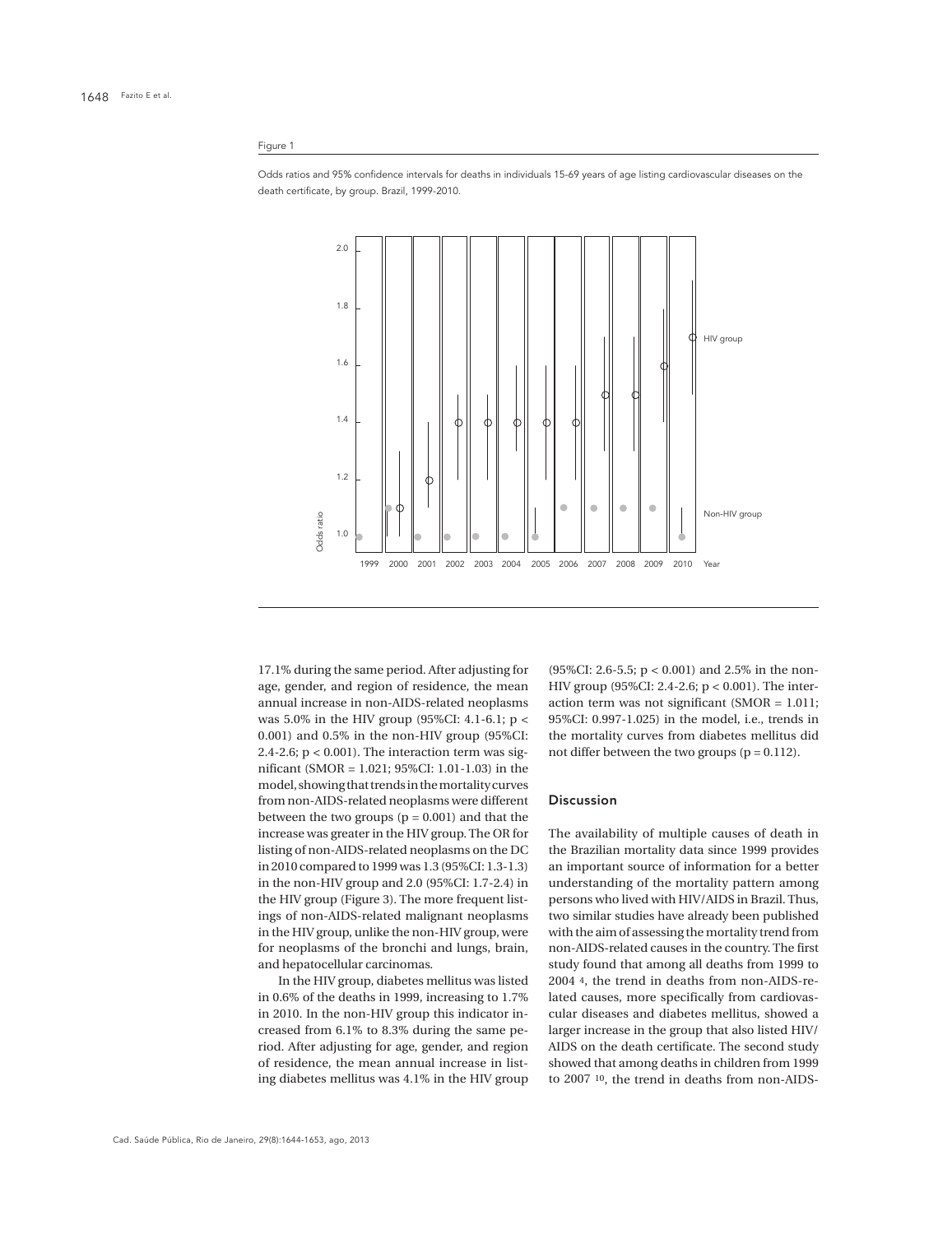# Figure 2

Odds ratios and 95% confidence intervals for deaths in individuals 15-69 years of age listing diseases of the genitourinary system on the death certificate, by group. Brazil, 1999-2010.



related causes remained stable in the group that listed HIV/AIDS on the death certificate, while the trend in AIDS-related causes decreased.

In order to improve and contribute to knowledge on the mortality profile in persons with HIV/AIDS in Brazil, the current study sought to differentiate itself from the previous studies by analyzing deaths among adults and by assessing the trend in deaths from diseases of the genitourinary system and from non-AIDS-related malignant neoplasms, in addition to trends in non-AIDS-related diseases, diabetes mellitus, and cardiovascular diseases.

The study's results confirm that the mortality pattern among adults with HIV/AIDS has changed since the introduction of highly active antiretroviral therapy (HAART). Compared to 1999, the number of deaths listing non-AIDSrelated causes increased more in the group that listed HIV/AIDS on the death certificate when compared to the group not listing HIV/AIDS. Other authors have reported similar results for some time in developed countries 11,12,13,14,15.

Considering that the increase in mean age at time of death was significantly greater in the HIV group when compared to the non-HIV group

(data not published), it is believed that the aging resulting from the increased survival of patients with AIDS is an important factor in the changing mortality pattern of the adult population with HIV. However, it is also believed that HAART and the long contact with HIV are contributing to the increase in deaths from causes not related to HIV/ AIDS among persons with HIV/AIDS, since these causes displayed a significantly higher proportional increase in the HIV group when compared to the non-HIV group during the study period, even after adjusting for age.

The results also suggest that among non-AIDS-related causes, the trend in the mortality curves from cardiovascular diseases is increasing significantly more in the HIV group when compared to the non-HIV group. These results agree with findings by other authors showing an increase in deaths from cardiovascular diseases in persons with HIV/AIDS since the introduction of HAART 13,16,17.

In addition to the high prevalence of risk factors for cardiovascular diseases such as smoking, arterial hypertension, and elevated triglycerides and VHDL cholesterol among persons with HIV/ AIDS 18, studies suggest that HAART and the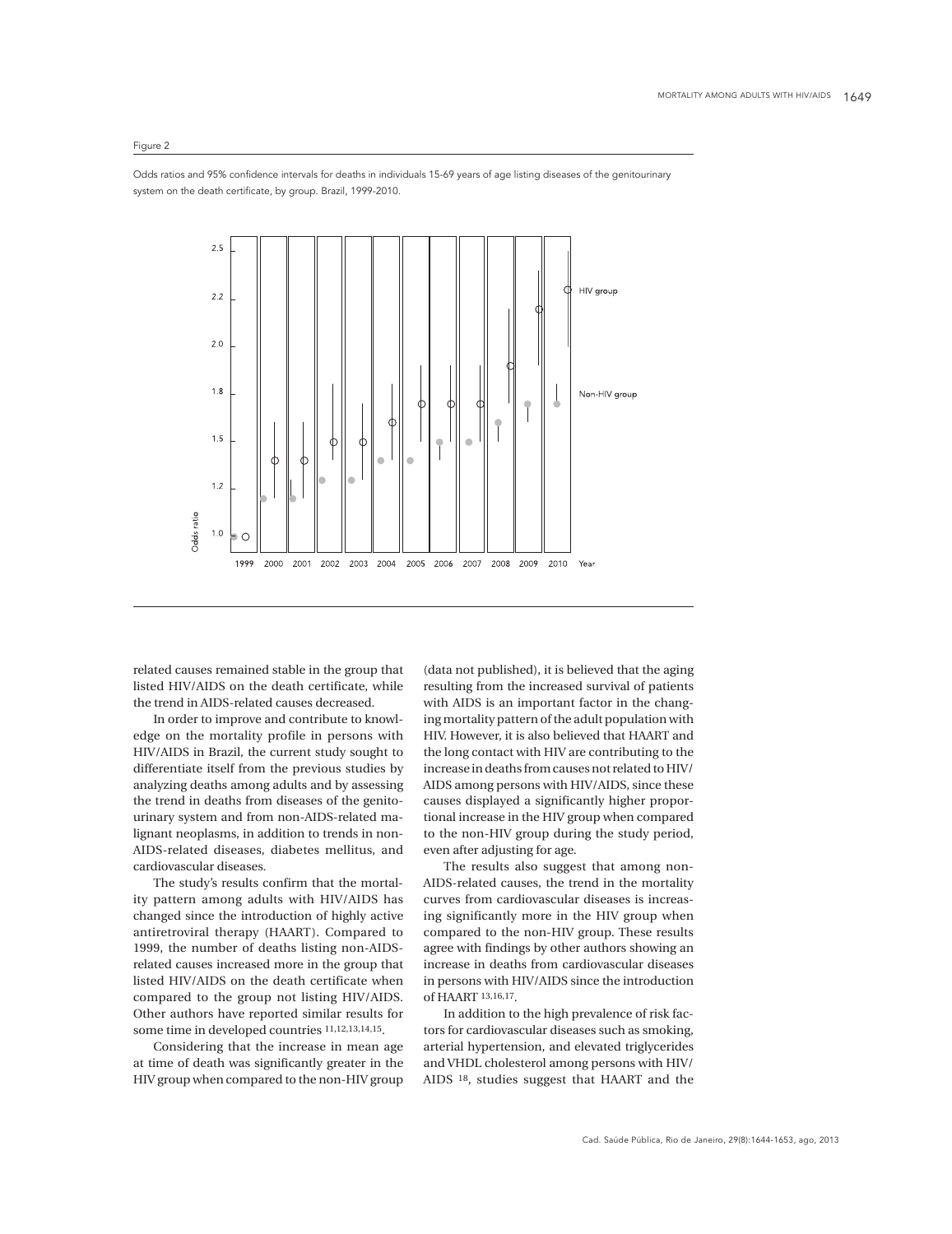### Figure 3

Odds ratios and 95% confidence intervals for deaths in individuals 15-69 years of age listing non-AIDS-related malignant neoplasms on the death certificate, by group. Brazil, 1999-2010.



chronic inflammation characterizing HIV infection are associated with greater risk of cardiovascular diseases in persons with HIV/AIDS 19,20. Some studies have shown greater risk of cardiovascular events in persons with HIV/AIDS and on HAART as compared to those without treatment 21,22. Among the antiretroviral drugs, the protease inhibitors 23, lopinavir-ritonavir or indinavir 24, and regimens containing abacavir or didanosine 25 show greater risk of cardiovascular diseases.

In view of the population aging of persons with HIV/AIDS, prolonged use of HAART, long contact with the virus, and high prevalence of risk factors for cardiovascular diseases in this population, several authors have discussed specific approaches to screen and diagnose cardiovascular diseases in persons with HIV/AIDS 26. However, more research is needed to better elucidate the relationship between HIV, HAART, and cardiovascular diseases. The current recommendations for avoiding cardiovascular diseases in persons with HIV/AIDS are still similar to the recommendations for the general population. Strategies to decrease the risk of cardiovascular diseases in persons with HIV/AIDS should be incorporated into the primary care for these patients.

The trends in mortality curves from non-AIDS-related malignant neoplasms also differ between the two groups; as demonstrated 13,16, the increase is greater in the HIV group. Although the incidence of AIDS-related neoplasms has decreased since the introduction of HAART, it is known that non-AIDS-related malignant neoplasms are currently important causes of mortality in persons with HIV/AIDS in the developed countries 13,14. The increase in the proportion of deaths from non-AIDS-defining malignant neoplasms in persons with HIV/AIDS can be attributed to: (i) aging of the HIV-infected population;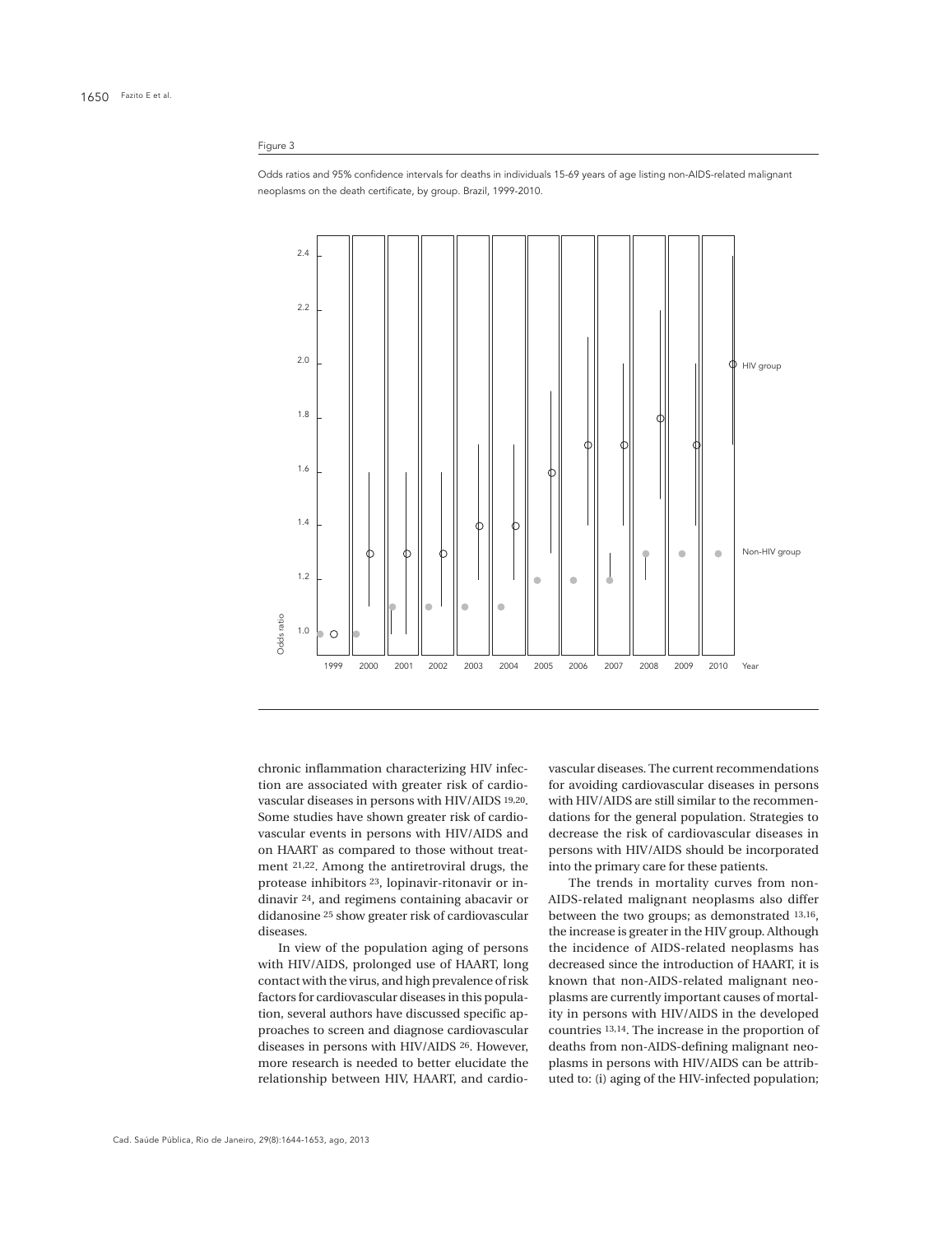(ii) presence of risk factors such as smoking and alcohol abuse, which present high prevalence among persons with HIV/AIDS 27; (iii) immunosuppression caused by HIV 28, (iv) co-infection with oncogenic viruses <sup>29</sup>; and (v) the probable oncogenic effect of HAART 30. In agreement with other studies, 30,31, malignant neoplasms of the lungs and hepatocellular carcinoma were more frequent among the HIV group. Preventive measures against these neoplasms could include, for example, cessation of risk behaviors such as alcoholism and smoking, improved screening and diagnosis of neoplasms in persons with HIV/AIDS, screening for infection with hepatitis B and hepatitis C virus, and vaccination of the adult population against hepatitis B.

Diseases of the genitourinary system also show a higher proportional increase in the HIV group when compared to the non-HIV group, corroborating findings by other authors 32,33. HIV-related nephropathies can be caused by HIV itself or by the adverse effect of nephrotoxic drugs, leading to altered renal function due to the induction of metabolic vasculopathy and direct renal injury 3. This would explain the significantly greater increase in diseases of the genitourinary system in the HIV group. Among these diseases, renal failure (codes N17 to N19 of ICD-10) play an important role in the increased mortality in the HIV group, since when removing this disease from the analysis of diseases of the genitourinary system, the difference between the curves in the two groups disappears.

This study demonstrated that listing of diabetes mellitus on death certificates has increased over time in the HIV and non-HIV groups. The increase in mortality from diabetes mellitus in the two groups agrees with studies that show an increase in incidence of diabetes mellitus, in the proportion of hospital admission for diabetes mellitus, and in the proportion of deaths from diabetes mellitus in the Brazilian population 34. Since persons with HIV/AIDS are exposed to the same risk factors as the general population, plus additional metabolic factors specific to HIV and HAART that increase the risk of developing diabetes mellitus, it was expected that mortality from diabetes would increase at a significantly higher rate in the HIV group as compared to the non-HIV group. However, the current study showed no difference between these mortality curves. A possible explanation is that persons with diabetes mellitus usually die from chronic

complications of the disease such as cardiovascular diseases and renal failure, which end up being recorded as the causes of these deaths. And since listing of cardiovascular diseases and renal failure on death certificates increased more in the HIV group compared to the non-HIV group, diabetes mellitus may also be increasing at a higher rate in the HIV group compared to the non-HIV group.

The study presents some limitations. First, there are inherent obstacles to the use of data from death certificates, since completing the certificates depends exclusively on the assessment of the attesting physician, which may vary according to school and region, or even according to the understanding of which causes should be listed 35. In addition, since the study only analyzed vital statistics, it was not possible to assess factors associated with greater mortality risk such as HAART, date of diagnosis, CD4+ count, and presence of other risk factors such as injection drug use, smoking, and alcoholism.

Another limitation relates to the definition of HIV group used in this study. The HIV group only included persons whose DC mentioned HIV/ AIDS. However, a study in Rio de Janeiro estimated that some 30% of deaths in patients known to be HIV-positive failed to mention HIV/AIDS anywhere on the DC 36, suggesting that the HIV group is underestimated in this study. However, as mentioned by Pacheco et al. 4 in their article's discussion, the mortality rate for deaths that mentioned HIV/AIDS on the DC remained stable over time, in agreement with the mortality data on AIDS in Brazil. Thus, since the study's analysis focused on year of death, it is believed that the underestimation of deaths in the HIV group does not invalidate the results.

In conclusion, this study's results point to a greater increase in mortality from cardiovascular diseases, diseases of the genitourinary system, and non-AIDS-related malignant neoplasms among persons with HIV/AIDS when compared to non-HIV-infected persons. These results suggest that long contact with HIV and HAART play an important role in the occurrence of these diseases. Thus, it is indispensable that the clinical management of these patients includes the prevention, diagnosis, and treatment of such diseases. As other authors have recommended, the results presented here reinforce the need to integrate the care for persons with HIV/AIDS with other public health programs 4.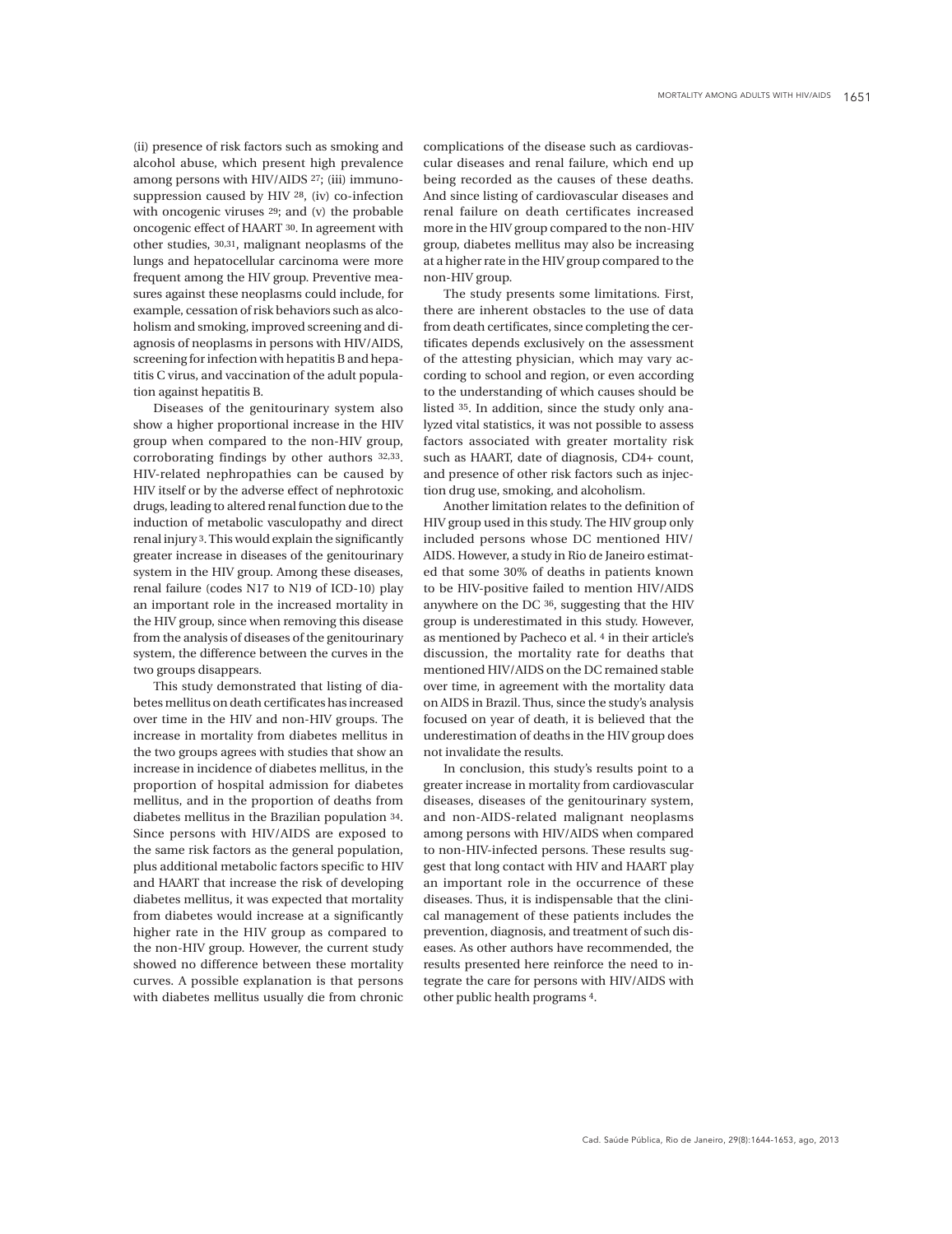#### Resumen

*Este estudio tiene como objetivo analizar la tendencia en la mención de las causas de muerte no relacionadas con el VIH/ SIDA, en los certificados de defunción de los adultos que vivían con el VIH/SIDA en Brasil. Se estudiaron con detenimiento los datos de las muertes de los adultos brasileños entre 1999 y 2010, además, se utilizaron las odds ratios estandarizadas de mortalidad para comparar las causas de muerte entre las personas que vivían con el VIH/SIDA y las personas que no vivían con la enfermedad. De 1999 a 2010, se produjeron 6.120.670 muertes de adultos en Brasil. En un 2,2% del total de muertes en adultos, el VIH/SIDA figuraba mencionado en el certificado de defunción. Las causas no asociadas al VIH/SIDA, más específicamente, las enfermedades cardiovasculares, las enfermedades genitourinarias y neoplasias malignas, presentan un aumento de mayor intensidad en la frecuencia respecto a las que se enumeran como causas de muerte para quienes también vivían con el VIH.*

*Síndrome de Inmunodeficiencia Adquirida; VIH; Causas de Muerte; Certificado de Defunción*

### **Contributors**

E. Fazito contributed to the study conceptualization and design, data acquisition, data analysis and interpretation, and writing, revision, and authorization of the manuscript for publication. A. M. N. Vasconcelos collaborated in the study conceptualization and design, data analysis and interpretation, and writing and authorization of the manuscript for publication. M. G. Pereira participated in the study conceptualization and design, data and interpretation, and revision for publication. D. F. Rezende in the study conceptualization and design, data interpretation, and final revision for publication.

#### References

- 1. Ministério da Saúde. Boletim Epidemiológico AIDS e DST 2012; Ano VIII, n. 1.
- 2. Pereira CCA, Machado CJ, Rodrigues RN. Perfis de causas múltiplas de morte relacionadas ao HIV/ AIDS nos municípios de São Paulo e Santos, Brasil, 2001. Cad Saúde Pública 2007; 23:645-55.
- 3. Programa Nacional de DST e Aids, Secretaria de Vigilância em Saúde, Ministério da Saúde. Recomendações para terapia antirretroviral em adultos infectados pelo HIV. 7a Ed. Brasília: Ministério da Saúde; 2008. (Série Manuais, 2).
- 4. Pacheco AG, Tuboi SH, Faulhaber JC, Harrison LH, Schechter M. Increase in non-AIDS related conditions as causes of death among HIV-infected individuals in the HAART era in Brazil. PLoS ONE 2008; 3:e1531.5.
- 5. Programa Nacional de DST/AIDS, Secretaria de Vigilância em Saúde, Ministério da Saúde. Critérios de definição de casos de AIDS em adultos e crianças. Brasília: Ministério da Saúde, 2004. (Manuais, 60).
- 6. Miettinen OS. Standardization of risk ratios. Am J Epidemiol 1972; 96:383-8.
- 7. Wolfe F, Hassett AL, Walitt B, Michaud K. Mortality in fibromyalgia: a study of 8,186 patients over thirty-five years. Arthritis Care Res (Hoboken) 2011; 63:94-101.
- 8. Lee LJ, Chung CW, Ma YC, Wang GS, Chen PC, Hwang YH, et al. Increased mortality odds ratio of male liver cancer in a community contaminated by chlorinated hydrocarbons in groundwater. Occup Environ Med 2003; 60:364-9.